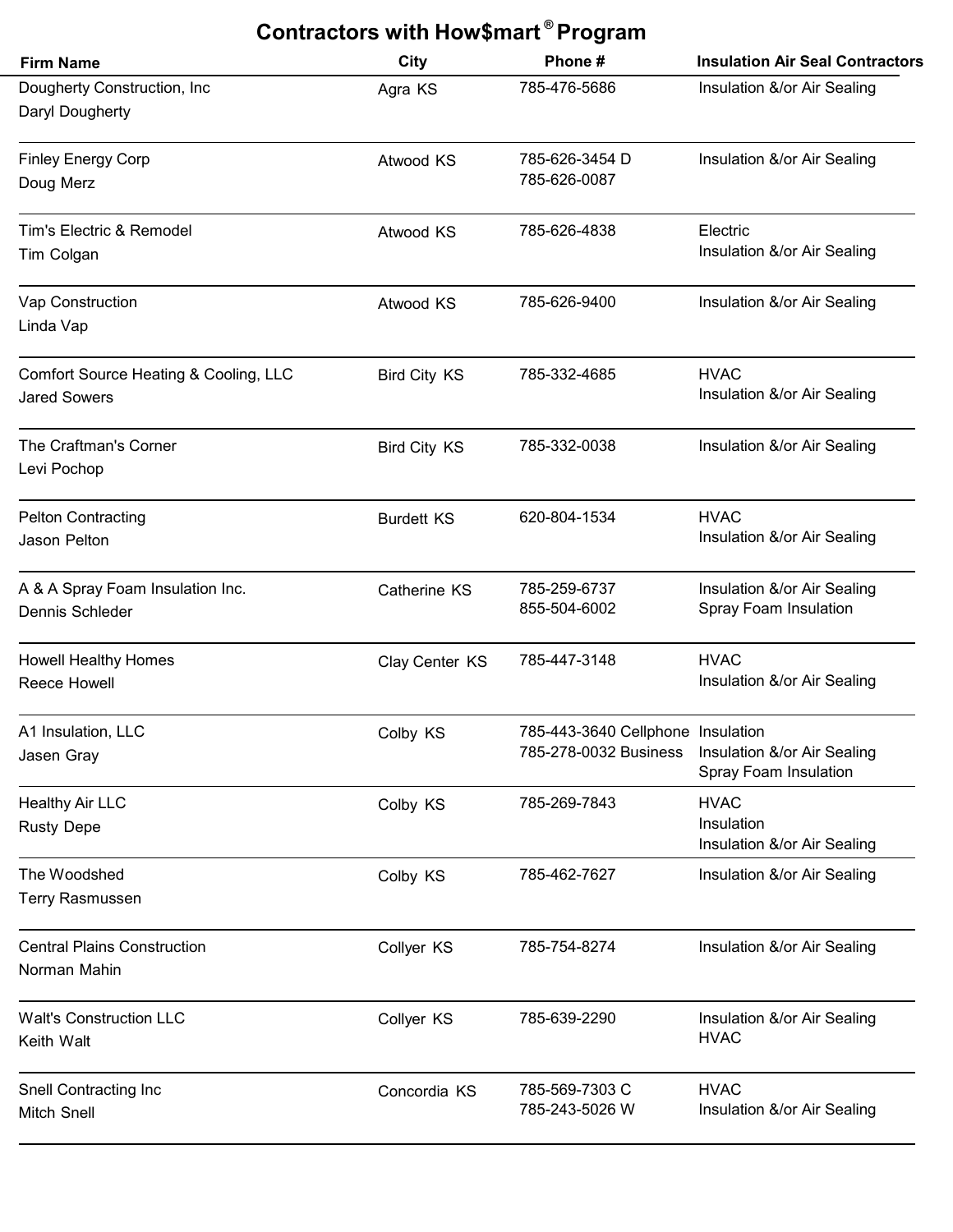| Contractors with How\$mart <sup>®</sup> Program           |                      |                              |                                                      |  |
|-----------------------------------------------------------|----------------------|------------------------------|------------------------------------------------------|--|
| <b>Firm Name</b>                                          | <b>City</b>          | Phone#                       | <b>Insulation Air Seal Contractors</b>               |  |
| <b>Spray Foam Solutions</b><br><b>Weston Unruh</b>        | Copeland KS          | 620-757-5601                 | Spray Foam Insulation<br>Insulation &/or Air Sealing |  |
| <b>Bittel Haas Contracting</b><br>Daniel Haas             | Ellis KS             | 785-726-1146                 | Insulation &/or Air Sealing                          |  |
| <b>BuiltWell Construction</b><br><b>Wade McCarty</b>      | Ellis KS             | 785-650-2299<br>877-355-1339 | Insulation &/or Air Sealing                          |  |
| <b>Fox Construction LLC</b><br><b>Kevin Fox</b>           | Ellis KS             | 785-623-8824                 | Insulation &/or Air Sealing                          |  |
| Roy's Contracting<br>Roy Rathbun                          | Ellis KS             | 785-623-9477<br>785-726-3403 | <b>HVAC</b><br>Insulation &/or Air Sealing           |  |
| <b>Superior Drywall &amp; Insulation</b><br>Shane Kells   | Garden City KS       | 620-521-9691                 | Insulation &/or Air Sealing                          |  |
| <b>Z2 Construction</b><br>Alex Zimmerman                  | Garden City KS       | 620-290-3850                 | Insulation &/or Air Sealing                          |  |
| <b>ARC</b> Insulation<br><b>Amber Crist-Kells</b>         | Garden City KS       | 620-640-4544                 | Insulation &/or Air Sealing                          |  |
| Ty Chestnut<br>Ty Chestnut                                | Glade KS             | 785-533-1228                 | Insulation &/or Air Sealing                          |  |
| Plains Heating & Air, Inc<br><b>Lisa Yowell</b>           | Goodland KS          | 800-678-2914<br>785-890-2914 | <b>HVAC</b><br>Insulation &/or Air Sealing           |  |
| <b>TEHE Enterprises, Inc</b><br><b>Terry Dobbs</b>        | Goodland KS          | 785-821-2388                 | Insulation &/or Air Sealing                          |  |
| <b>JTTNJ Construction</b><br>Justin Soukup                | Gorham KS            | 785-324-9249                 | Insulation &/or Air Sealing                          |  |
| <b>Taylor Construction and Remodeling</b><br>Aaron Taylor | Grainfield KS        | 785-673-8039                 | Insulation &/or Air Sealing                          |  |
| C & V Home Improvement<br>Matt Hoisington                 | <b>Great Bend KS</b> | 620-796-2500<br>620-564-2650 | Insulation &/or Air Sealing                          |  |
| <b>Feist Construction</b><br>Dan Feist                    | Great Bend KS        | 620-792-2789                 | Insulation &/or Air Sealing                          |  |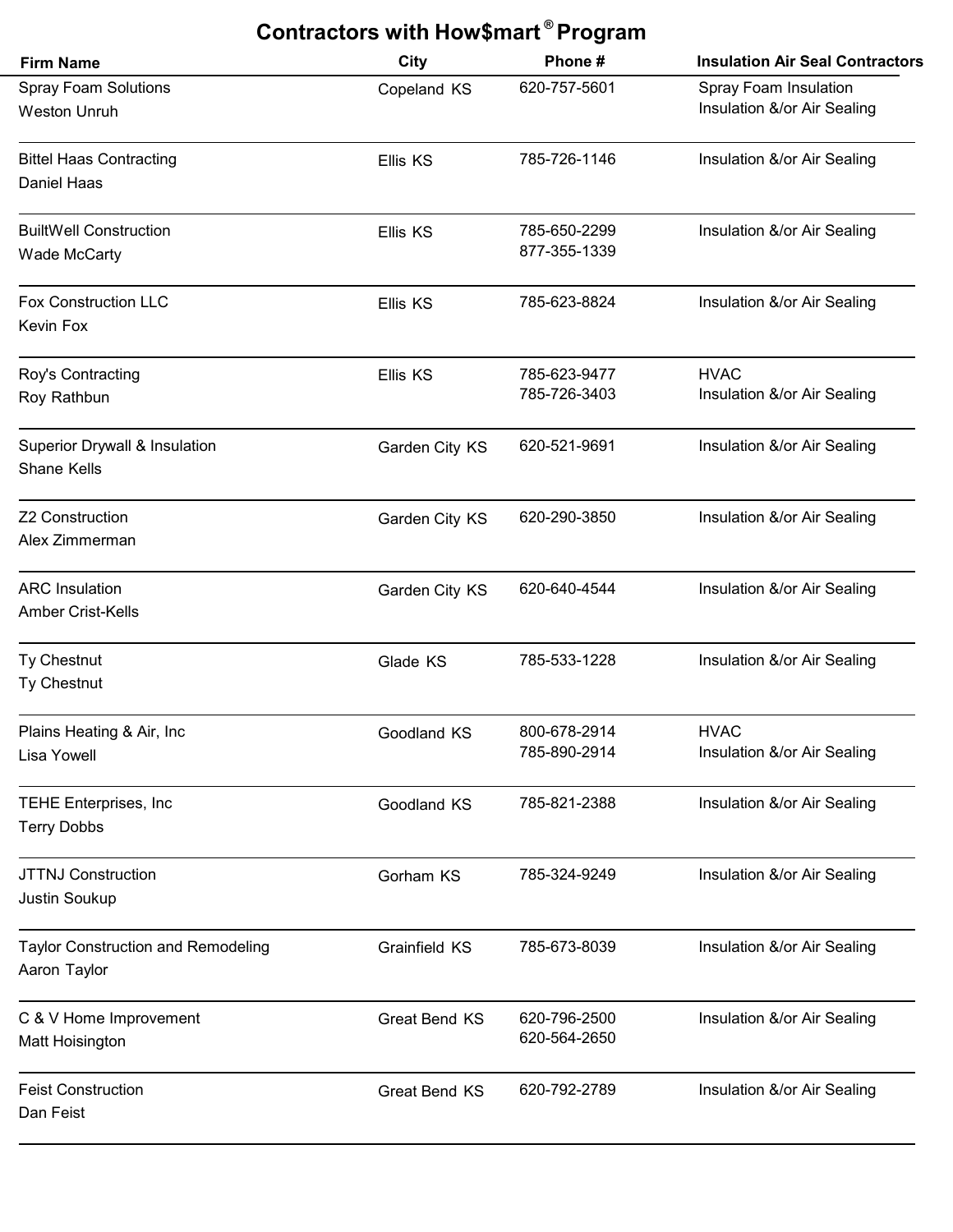| Contractors with How\$mart <sup>®</sup> Program                           |             |                                  |                                                                     |  |
|---------------------------------------------------------------------------|-------------|----------------------------------|---------------------------------------------------------------------|--|
| <b>Firm Name</b>                                                          | <b>City</b> | Phone#                           | <b>Insulation Air Seal Contractors</b>                              |  |
| <b>Advanced Construction Alternatives</b><br>David Brown                  | Hays KS     | 785-623-3664                     | Insulation &/or Air Sealing                                         |  |
| All Seasons Plumbing Heating and Air Conditioning Hays KS<br>Tom Coker Jr |             | 785-259-4039                     | <b>HVAC</b><br>Spray Foam Insulation<br>Insulation &/or Air Sealing |  |
| Ash Buster Chimney Sweep & Air Duct Services<br><b>Bob Sander</b>         | Hays KS     | 785-628-3378                     | Insulation &/or Air Sealing                                         |  |
| Budke Home Imp.<br>Dennis Budke                                           | Hays KS     | 785-628-3735                     | Insulation &/or Air Sealing                                         |  |
| D W Home Improvement LLC<br>Dustin Wegele                                 | Hays KS     | 785-787-0900                     | Insulation &/or Air Sealing                                         |  |
| Diversified Construction Services, LLC<br>Randy Lang                      | Hays KS     | 785-625-8420<br>785-259-5876 C   | Insulation &/or Air Sealing                                         |  |
| Home Steel Siding<br><b>Tim Kingsley</b>                                  | Hays KS     | 785-625-8622<br>785-623-1730     | Insulation &/or Air Sealing                                         |  |
| Huney's Do and More<br>Steve Schumacher                                   | Hays KS     | 785-259-2188                     | Insulation &/or Air Sealing                                         |  |
| Jeremy Schumacher Construction<br>Jeremy Schumacher                       | Hays KS     | 785-650-1280                     | Insulation &/or Air Sealing                                         |  |
| McC Spray Foam<br>Shelton McCain                                          | Hays KS     | 785-626-2630                     | Spray Foam Insulation<br>Insulation &/or Air Sealing                |  |
| <b>Midwest Construction</b><br><b>Brandon Legleiter</b>                   | Hays KS     | 785-639-3697                     | Insulation &/or Air Sealing                                         |  |
| MJ's Handyman Service<br><b>Monty Selensky</b>                            | Hays KS     | 785-639-1132 C<br>785-628-6467 H | Insulation &/or Air Sealing                                         |  |
| Myers Installation & Remodeling<br>Darin Myers                            | Hays KS     | 785-432-1372                     | Insulation &/or Air Sealing                                         |  |
| On The Level Construction & Consultation<br>Jason Lazaro                  | Hays KS     | 785-259-8037                     | Insulation &/or Air Sealing                                         |  |
| Parker Maintenance & Remodeling<br>Kyle Parker                            | Hays KS     | 785-625-2502                     | Insulation &/or Air Sealing                                         |  |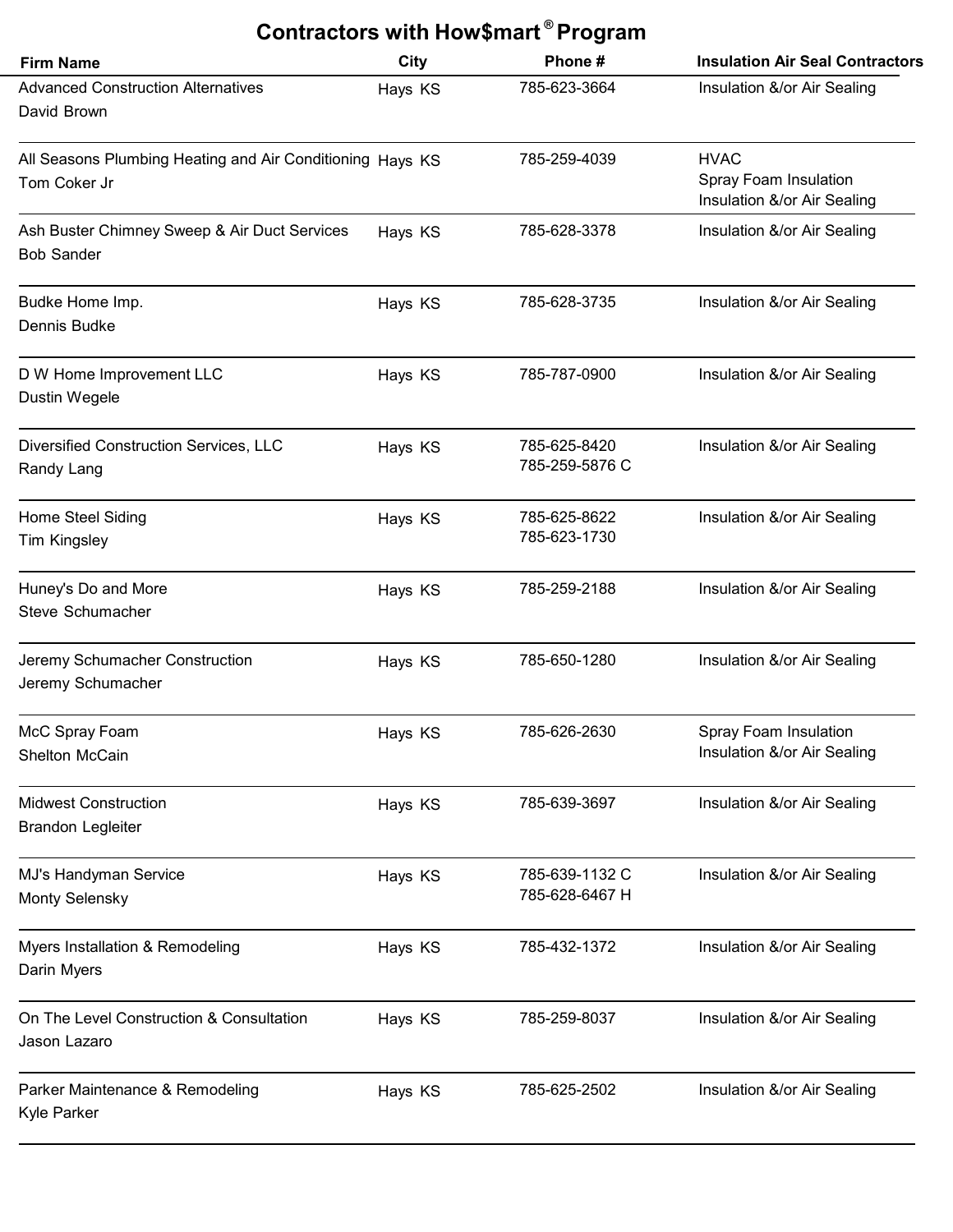| Contractors with How\$mart <sup>®</sup> Program                      |                   |                                |                                            |  |
|----------------------------------------------------------------------|-------------------|--------------------------------|--------------------------------------------|--|
| <b>Firm Name</b>                                                     | <b>City</b>       | Phone#                         | <b>Insulation Air Seal Contractors</b>     |  |
| Paul - Wertenberger Construction<br><b>Bob Wertenberger</b>          | Hays KS           | 785-625-8220<br>785-623-3200   | Insulation &/or Air Sealing                |  |
| <b>Precision Air Control</b><br><b>Kevin Walters</b>                 | Hays KS           | 785-639-2300                   | <b>HVAC</b><br>Insulation &/or Air Sealing |  |
| <b>Rice Construction</b><br><b>Talon Rice</b>                        | Hays KS           | 785-432-3245                   | Insulation &/or Air Sealing                |  |
| RM Home Improvements LLC<br><b>Robert Munsch</b>                     | Hays KS           | 785-259-5736                   | Insulation &/or Air Sealing                |  |
| <b>Ryder Construction</b><br><b>Troy Normandin</b>                   | Hays KS           | 785-625-4200<br>785-639-1800 C | Insulation &/or Air Sealing                |  |
| <b>Warren Insulation</b><br>J. W. Antrim                             | Hays KS           | 785-623-7446                   | Insulation &/or Air Sealing                |  |
| <b>Zimmerman Construction</b><br>Brandon Zimmerman                   | Hays KS           | 785-432-1100                   | Insulation &/or Air Sealing                |  |
| <b>McWilliams Construction LLC</b><br><b>Jesse McWilliams</b>        | Hill City KS      | 785-421-8014<br>785-421-7911   | Insulation &/or Air Sealing                |  |
| <b>JLA Renovations LLC</b><br>Jarad Allen                            | Hoisington KS     | 785-639-1509                   | Insulation &/or Air Sealing                |  |
| Jason Stewart Carpentry<br>Jason Stewart                             | Hoxie KS          | 785-675-9213 C                 | Insulation &/or Air Sealing                |  |
| Green Globe Improvements<br>Mike Pfeifer                             | Hutchinson KS     | 913-439-8680                   | Insulation &/or Air Sealing                |  |
| Pennington Construction and Remodeling<br><b>Rusty Pennington</b>    | Hutchinson KS     | 620-200-5171                   | Insulation &/or Air Sealing                |  |
| Moskalew Home & Building Improvement Service<br><b>Tony Moskalew</b> | <b>Kinsley KS</b> | 620-960-2333 C                 | Electric<br>Insulation &/or Air Sealing    |  |
| Reeves, David<br>David Reeves                                        | LaCrosse KS       | 785-222-3303                   | Insulation &/or Air Sealing                |  |
| Nick's Repair<br>Nick Hansen                                         | Lakin KS          | 303-656-6660                   | <b>HVAC</b><br>Insulation &/or Air Sealing |  |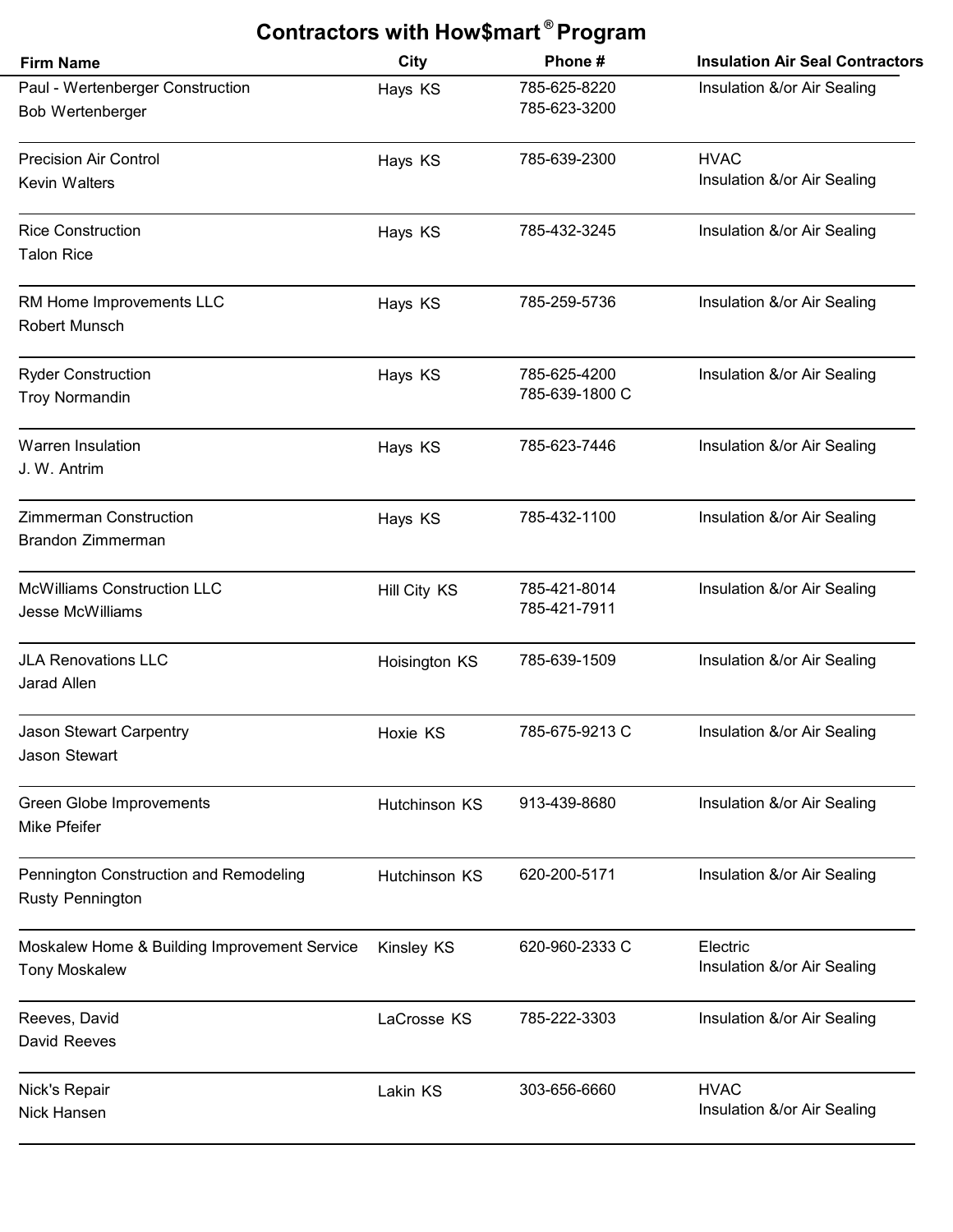| Contractors with How\$mart <sup>®</sup> Program            |                                 |                                    |                                                        |  |
|------------------------------------------------------------|---------------------------------|------------------------------------|--------------------------------------------------------|--|
| <b>Firm Name</b>                                           | City                            | Phone#                             | <b>Insulation Air Seal Contractors</b>                 |  |
| <b>Thermal Performance Insulation</b><br>Russell Smyth     | Larned KS                       | 620-521-7025                       | Insulation &/or Air Sealing                            |  |
| <b>Rice County Builders</b><br>Russell Stephenson          | <b>Little River KS</b>          | 620-897-6248                       | Insulation &/or Air Sealing                            |  |
| <b>Davis Construction</b><br><b>Chris David</b>            | Norton KS                       | 785-202-1923                       | Insulation &/or Air Sealing                            |  |
| <b>Graham Construction</b><br>Greg Graham                  | Norton KS                       | 785-871-0715                       | Insulation &/or Air Sealing                            |  |
| J & T Handyman<br>Jamie Heinrich                           | Oakley KS                       | 785-953-0440                       | <b>HVAC</b><br>Insulation &/or Air Sealing             |  |
| <b>Stallman Construction, LLC</b><br><b>Brent Stallman</b> | Oberlin KS                      | 785-470-1248                       | Insulation &/or Air Sealing                            |  |
| G & S Construction<br><b>Gary Conner</b>                   | Phillipsburg KS                 | 785-543-8040                       | Insulation &/or Air Sealing                            |  |
| <b>J &amp; R HVAC\R LLC</b><br><b>Rick Jerby</b>           | Phillipsburg KS                 | 785-533-1133                       | <b>HVAC</b><br>Electric<br>Insulation &/or Air Sealing |  |
| Contemporary Home Improvement<br><b>Gerald Brooks</b>      | <b>Pratt KS</b>                 | 620-672-2649                       | Insulation &/or Air Sealing                            |  |
| Insight Construction<br>Jerry Knaus                        | Quinter KS                      | 785-754-8313                       | Insulation &/or Air Sealing                            |  |
| <b>Russell Contractors</b><br>Roland Balloun               | <b>Russell KS</b>               | 785-483-6155                       | <b>HVAC</b><br>Insulation &/or Air Sealing             |  |
| Univeral Spray Foam<br>Heath Long                          | <b>Russell KS</b>               | 785-445-3525<br>785-324-2658 Heath | Insulation &/or Air Sealing<br>Spray Foam Insulation   |  |
| Kansas Sand and Construction<br><b>Richard Giersch</b>     | Salina KS                       | 785-827-0154<br>785-826-6063 C     | <b>HVAC</b><br>Insulation &/or Air Sealing             |  |
| Will-Build & Remodel<br><b>Gary Williams</b>               | Salina KS                       | 913-205-5590                       | Insulation &/or Air Sealing                            |  |
| Woods Brothers Home Improvement<br>Dan Wood                | South Hutchinson K\$20-663-8880 |                                    | Insulation &/or Air Sealing                            |  |